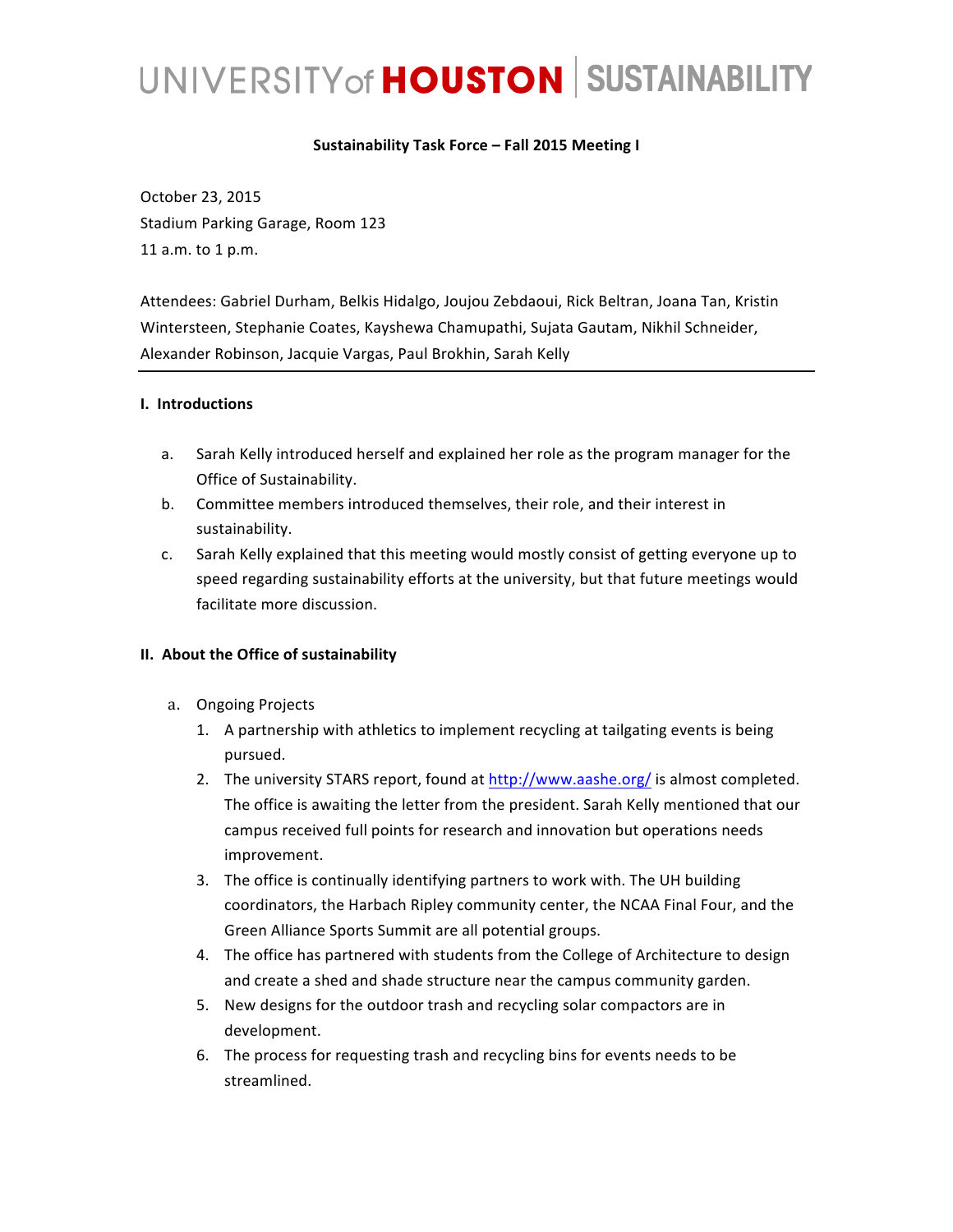- 7. The Sustainable Coog Certification and Green Office certification is expected to launch in Spring 2016.
- b. Outreach and Events
	- 1. Sustainability Fest will be on Tuesday, November  $17<sup>th</sup>$  in Lynn Eusan Park from 11:30-1:30
	- 2. The office started a new Sustainability Meetup program in the Fall 2015 semester. The two meetups focused on resilience and sustainable architecture.
	- 3. The office manages the Campus Community Garden, which holds volunteer events several times per month.
	- 4. You can subscribe to the office newsletter at www.uh.edu/sustainablecoog.
	- 5. The State of Sustainability Address is scheduled for January  $25<sup>th</sup>$  2016, from 11:30 to 1:30 at the Rockwell Pavilion.
	- 6. Subcommittees: The office works with Tree Campus USA and the Bike Advisory Committee. Sarah Kelly invited proposals for other subcommittees.
	- 7. The office has partnered with MVP for Rock the Campus, celebration of Texas Arbor Day that will involve several beautification projects on campus. http://www.uh.edu/mvp/events/rock\_the\_campus.html
	- 8. Recyclemania, Earth Week, and Bike to UH day are other events that the office organizes.

## **III. Sustainability at the University**

- a. The university's sustainability policy can be viewed at http://www.uh.edu/af/universityservices/policies/mapp/14/140101.pdf
- b. The Office of Sustainability is working on the integration of its mission into the campus master plan.
- c. Buildings, water, and energy
	- 1. Energy and water sub meters on each building on campus could be invaluable in reducing each building's energy and water consumption.
	- 2. The central plant currently reclaims condensate to reduce water usage, and boasts a solar array on its roof that provides 23% of the plant's power.
	- 3. Cougar Woods Dining Hall is the only LEED certified building on campus. It is LEED silver.
	- 4. The office is pursuing the integration of sustainability items into building design guidelines, such as bike racks and rainwater management. The building design guidelines can be found at http://www.uh.edu/facilities-planningconstruction/Vendor%20Resources/owners-design-criteria/design-guidelines/
- d. Academics and Research
	- 1. Many new electives have been integrated into the Energy and Sustainability Minor. There are now about 60 approved electives for the minor.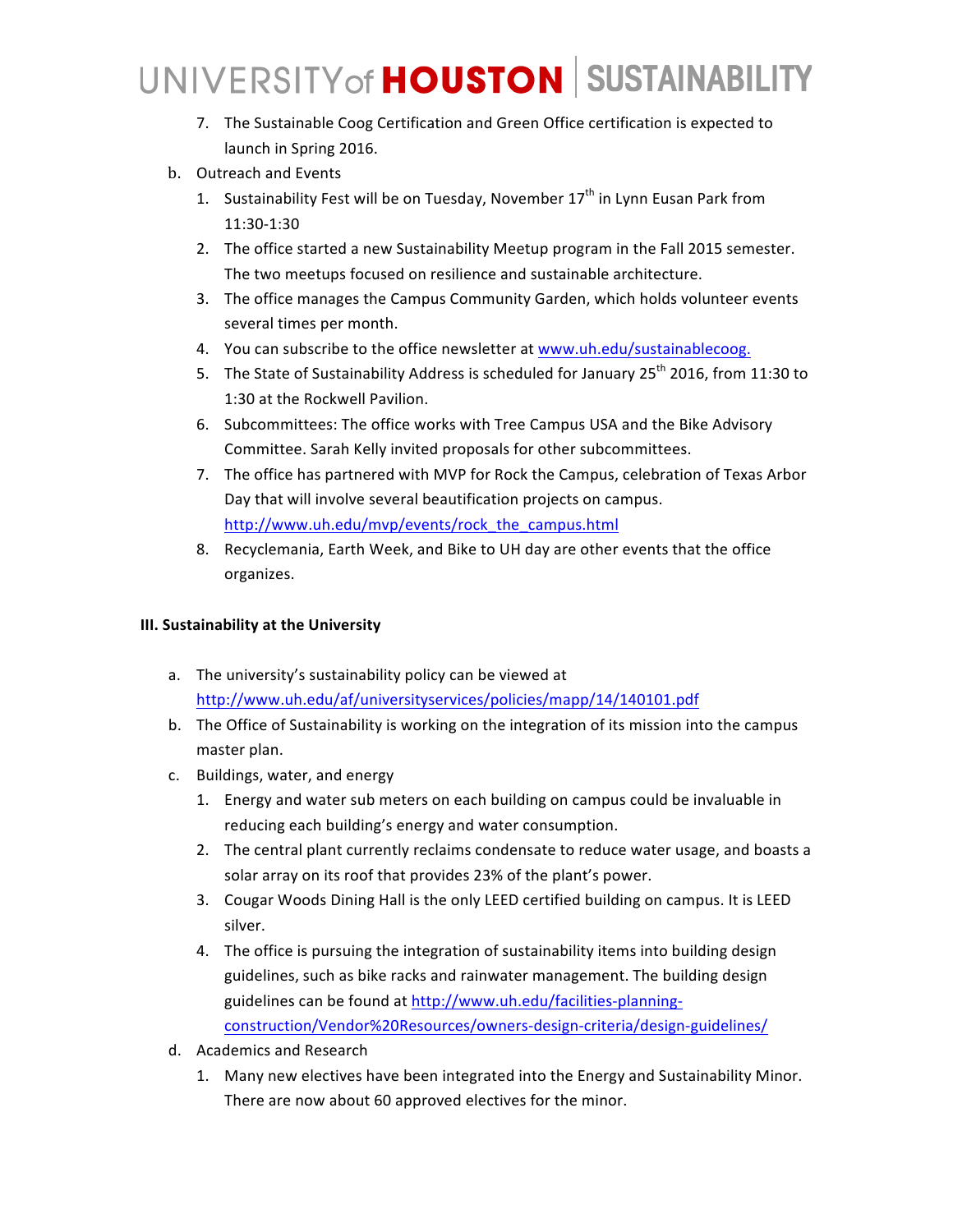- 2. The university operates the Coastal Prairie Center, which maintains and protects over 300 acres of the endangered ecosystem.
- 3. The university also conducts air quality monitoring, and has stations on top of Moody Towers.
- 4. The Center for Superconductivity is also housed at the university. http://www.tcsuh.com/
- e. Campus as a living laboratory
	- 1. The greenhouse gas inventory is a project started by Dr. Barry Lefer and then beginning in 2013, led by students in the Intro to Energy and Sustainability class, which aims to calculate the university's total greenhouse gas output from all sources, including commuters.
	- 2. The Wolff Center for Entrepreneurship has potential for partnering with sustainability initiatives.
	- 3. Patrick Peters' Graduate Design and Build Studio has constructed two projects on campus. The office is hoping to have the garden shed and shade structure built by that group.
	- 4. The Office of Sustainability is working to have a pocket prairie on campus, which volunteers would plant during Earth Week 2016 and could be integrated into curricula and research.
	- 5. There are plans for a campus orchard on the site currently occupied by parking lots along Cullen Blvd. near the McDonalds. This could potentially be implemented during the summer and next fall. This project also has potential for outside funding through the Fruit Tree Planting Foundation.
	- 6. Fundraising opportunities were discussed. There are opportunities for community grants through Whole Foods and grants from large energy companies. The task force came to the consensus that a student green fee would be unfair to students, as it is up to the university to fund sustainability projects. At the AASHE conference, Sarah Kelly found that one university's sustainability fund was \$365,000 dollars per year.

## **IV. Task Force Items**

- a. The group discussed its title, and decided that the Campus Sustainability Committee was more appropriate. This will be formally adopted after the new campus sustainability policy is approved.
- b. There are still several items on which the group needs to reach a consensus.
	- 1. The structure of the task force needs to be finalized, including any additional members.
	- 2. The frequency of the meetings, as well as the possible regular attendance from outside speakers will also be established.